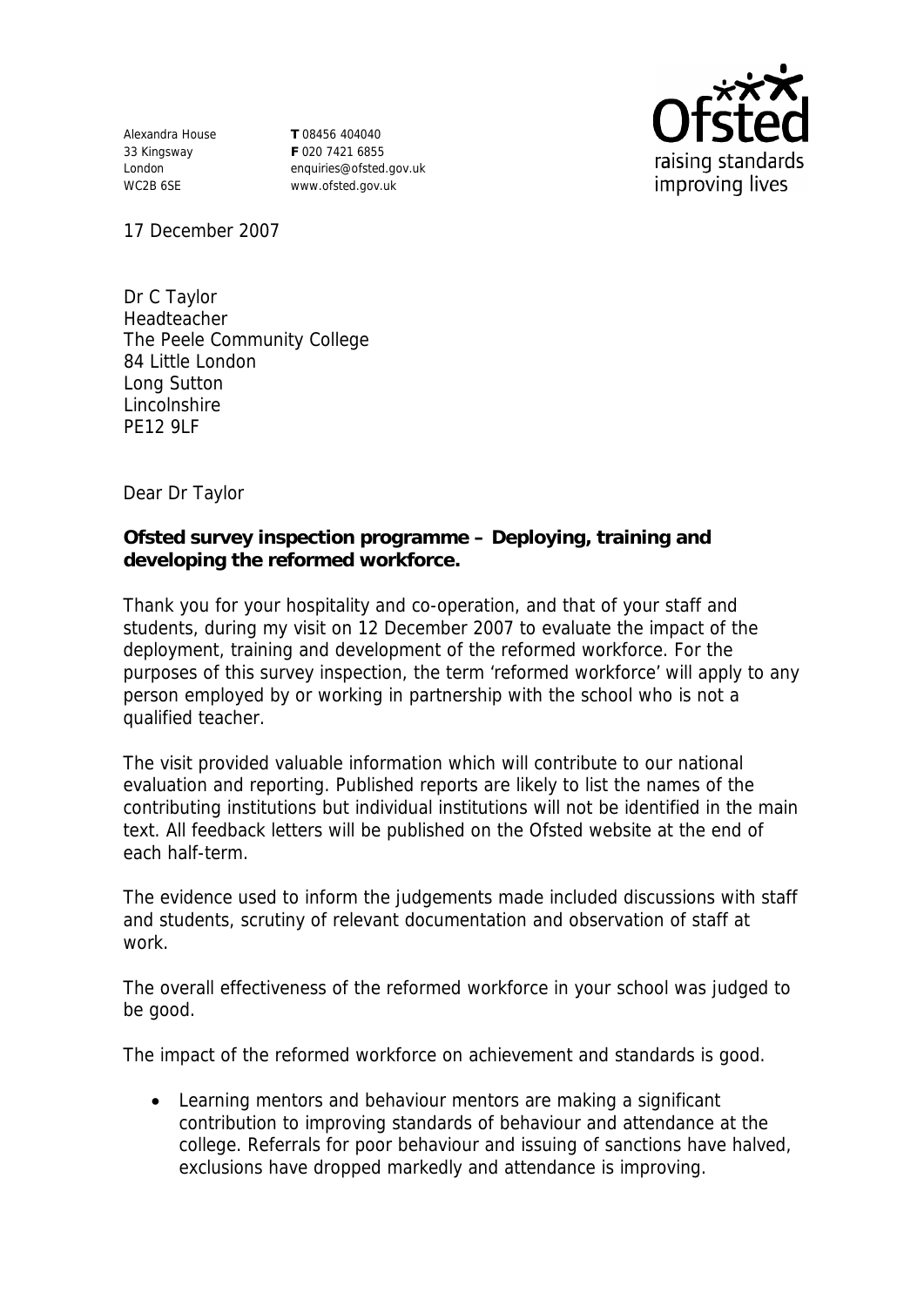- The assistant headteacher and year managers have responsibility for pastoral care within the college and are improving the personal development and well-being of the students.
- Members of the reformed workforce, who are in charge of the college's learning support unit, are very successful in tackling students' insecurities and lack of motivation and improving their study skills. This enables the students to make better progress in all aspects of their learning.
- The integrated learning system to raise attainment and support teachers, which is managed by a higher level teaching assistant, is improving the literacy, numeracy and ICT (Information and Communication Technology) skills of targeted students at Key Stage 3.

The impact of the reformed workforce on the quality of teaching and learning is good.

 Teaching and learning at the college are improving; monitoring data shows that in the last twelve months the proportion of good or better teaching has risen from 57% to 70%. Students have been helped to see the consequences of missing lessons or disrupting others through the mentoring they receive. Teaching assistants are providing specialist expertise in the classroom while cover supervisors are giving far better continuity to teaching than previously given by supply teachers.

The impact of the reformed workforce on the quality of the curriculum is satisfactory.

- Members of the reformed workforce play an important part in supporting the curriculum changes that have been introduced to incorporate work related learning at Key Stage 4.
- Members of the reformed workforce help with some extra curricular activities such as the popular badminton club and a games and homework club for vulnerable students.

Leadership and management of the reformed workforce are good.

- The headteacher and the senior leaders show a very clear understanding of the roles and responsibilities of the reformed workforce. The increase of senior leadership posts given to members of the reformed workforce, are providing improved support for a greater number of students.
- The training and development of the reformed workforce is effective. Procedures for the appraisal of members of the reformed workforce use the same criteria as the teachers' performance management scheme. Members of the reformed workforce attend the same range of whole college training as teachers as well as training to meet their individual needs. Members of the reformed workforce use their specialist knowledge and skills to provide useful training for teachers, an example of this is the recent briefing given by the teaching assistant who supports students with English as an additional language.